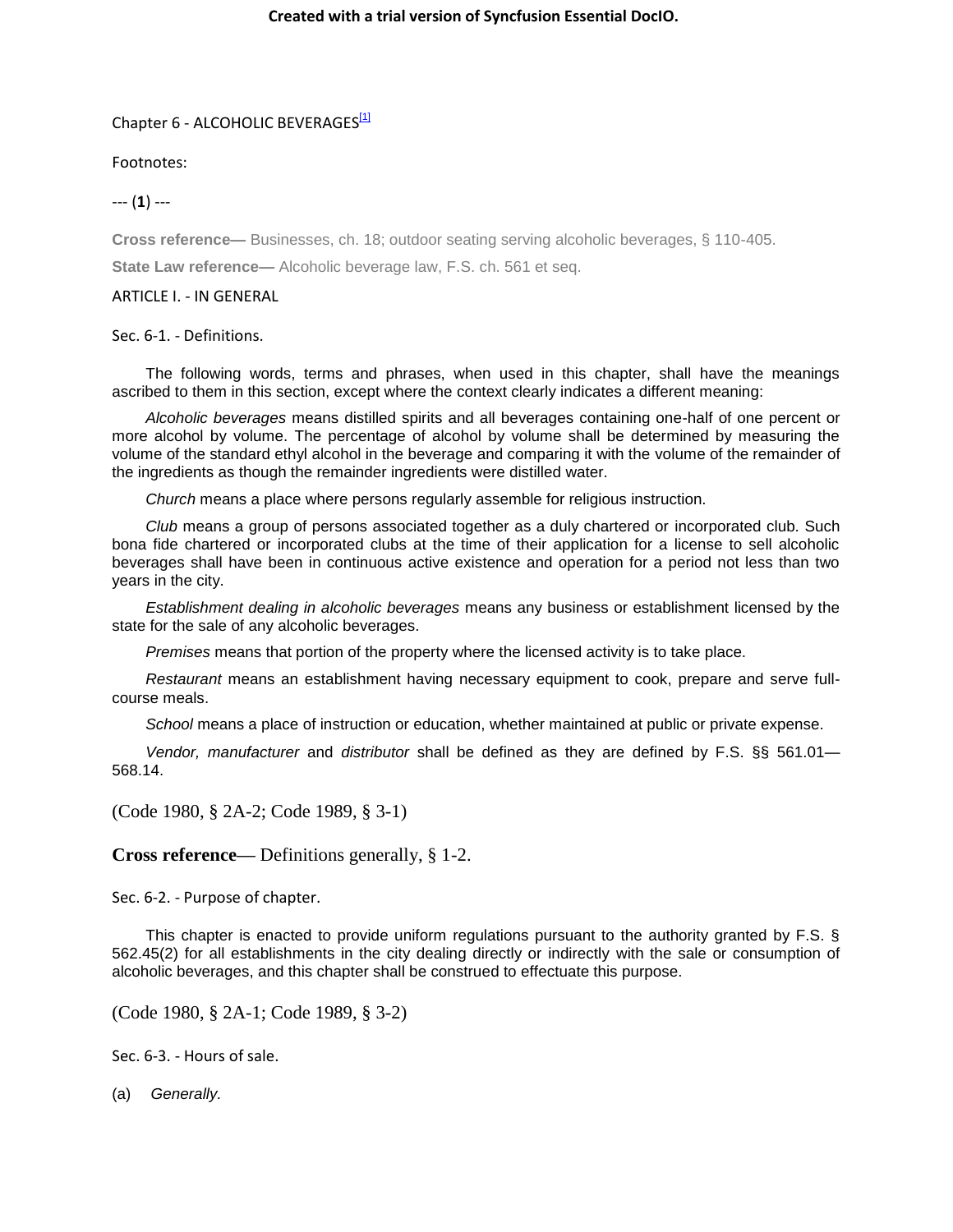- (1) All establishments in the city dealing in alcoholic beverages, public or private, either directly or indirectly, shall remain closed from the hours of 2:00 a.m. to 8:00 a.m. on each day of the week.
- (2) Nothing contained in this section shall be construed to prevent a vendor of any establishment dealing in alcoholic beverages, or firefighters or law enforcement officers (in performance of their duties) from entering, being or remaining in such establishment and engaged in duties other than the sale or serving of alcoholic beverages.
- (b) *Exceptions.*
	- $(1)$  Establishments licensed under F.S. §§ 563.02(1)(a), 564.02(1)(a) and 565.02(1)(a) for package sales only are specifically included in the provisions of this section with the exception that such establishments shall not dispense:
		- a. Beer or wine between the hours of 12:00 midnight and 8:00 a.m.; or
		- b. Liquor between the hours of 12:00 midnight and 8:00 a.m.
	- (2) Drugstores or prescription shops dealing only in medicine and drugs dispensed for medical purposes are excepted from this section.
- (c) This subsection shall be construed to specifically and intentionally opt out of the portion of the Pinellas Countywide ordinance which extended the hours of sale until 3:00 a.m.

(Code 1980, § 2A-7; Code 1989, § 3-10; Ord. No. 2003-23, § 1, 11-25-2003; Ord. No. 2010-18, § 1, 11-9-2010; Ord. No. 2017-04, § 1, 6-13-2017)

**State Law reference—** Authority to regulate hours of sale, F.S. § 562.45(2)(a).

Sec. 6-4. - Possession and consumption prohibited in certain places; open containers; bottle clubs.

- (a) It shall be unlawful for anyone who sells or causes to be sold any alcoholic beverages to allow such beverages to be consumed on the premises where the alcoholic beverages are sold or on any other premises under the control, whether directly or indirectly, of the licensee, except within the area which is licensed for such sales. A licensee who also sells food for consumption on the premises may designate an outside area for the consumption of food and alcoholic beverages.
- (b) It shall be unlawful for anyone to consume any intoxicating liquors, wines or beer on the premises where alcoholic beverages are sold or on any other premises under the control, either directly or indirectly, of the licensee, except within the area which is licensed for such sales or in an area designated for outside consumption of food and beverages by a licensee who also sells food for consumption on the premises.
- (c) It shall be unlawful for anyone to consume any alcoholic beverages off licensed premises within 500 feet thereof, except within enclosed buildings or on premises occupied solely by residential structures. The distance set forth in this subsection shall be measured by following a straight line from that portion of any structure licensed for dealing in alcoholic beverages nearest to the place of violation of this subsection.
- (d) It shall be unlawful for any person to sell, serve, dispense, use, consume or drink any alcoholic beverage, or to possess any opened or unsealed container containing any alcoholic beverage, within the following places:
	- (1) On or in any public beach. A person is on or in a public beach when such person is walking or physically located on the sand area composing the beach or is within or upon a vehicle or any other form of conveyance.
	- (2) On or in any street, alley, sidewalk, parking lot or right-of-way. A person walking, standing or otherwise physically located within the places enumerated in this subsection, or a person within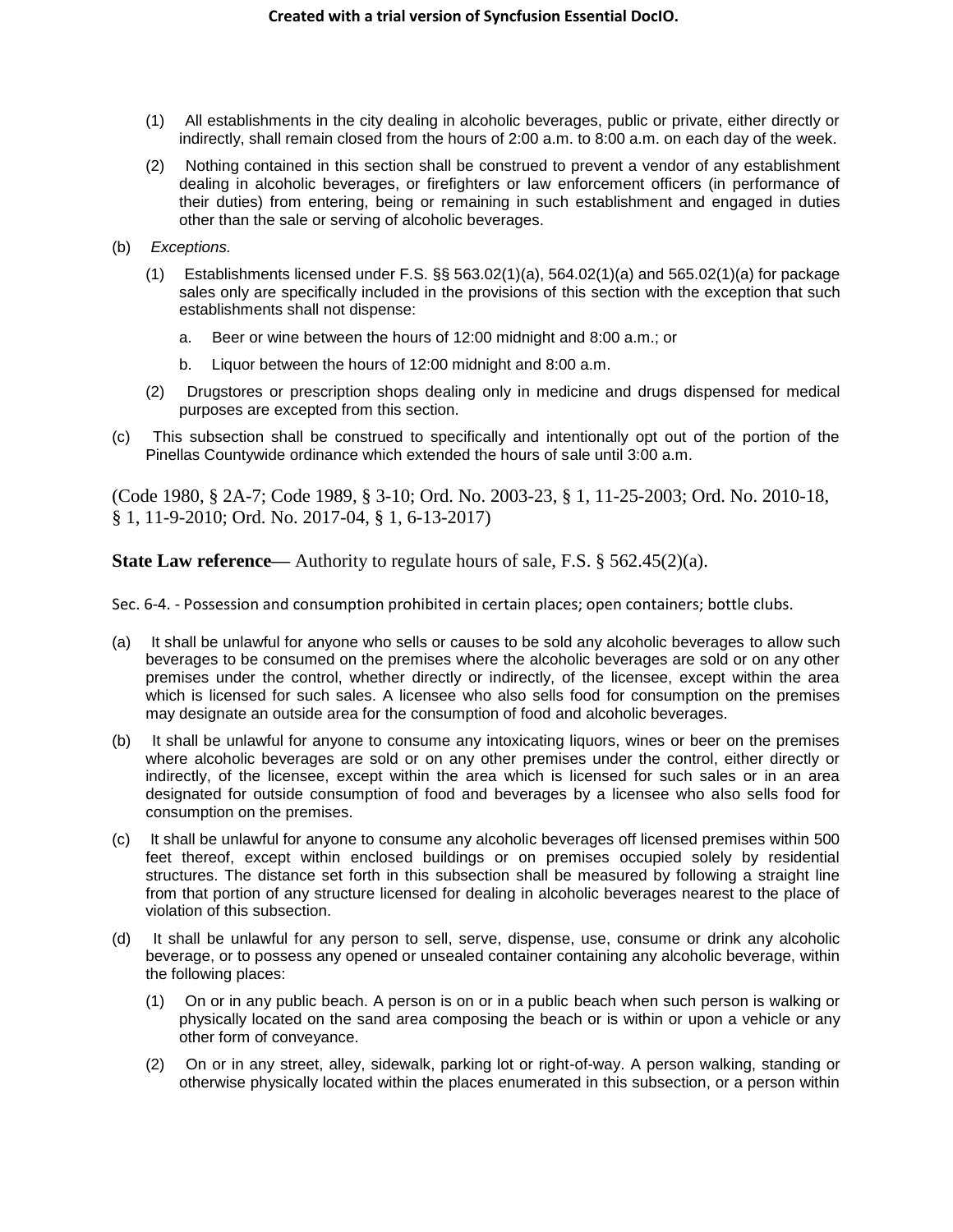or upon any vehicle or other form of conveyance, shall be considered a person on or in any street, alley, sidewalk, parking lot or right-of-way.

- (3) On or in any street end fronting on the Gulf of Mexico in the city. A person walking, standing or otherwise physically located within the area designated in this subsection, or a person within or upon any vehicle or other form of conveyance, shall be considered a person on or in any street end fronting on the Gulf of Mexico in the city.
- (4) On or in any public park in the city. For the purposes of this section, the term "park" shall be construed to mean all dedicated parks and athletic fields, and all grounds used by the city for park or playground purposes. A person walking, standing, or otherwise physically located within the area designated in this subsection, or a person located in or upon any vehicle or other form of conveyance, shall be considered a person on or in any public park in the city.
- (5) On or in the exterior doorways and entrances to all buildings except residential buildings. This prohibition shall not be construed to apply to that portion of any building or dwelling licensed for the sale and consumption of beer, wine, or other alcoholic beverages.
- (e) A container shall be considered opened or unsealed if the seal has been broken or the pop-top can or top has been opened.
- (f) There shall be no bottle clubs in the city.
- (g) The city commission shall have the specific authority to issue permits for special activities in the city to allow for open containers in areas other than enclosed buildings, or on premises used solely for residential purposes, to include hotels, motels and boardinghouses.

(Code 1980, § 2A-9; Code 1989, § 3-12)

Sec. 6-5. - Minors on premises of vendors; employment of minors by vendors.

Employment of minors by certain vendors is prohibited unless permitted by F.S. § 562.13. It shall be unlawful for any minor to loaf or loiter in any establishment for the sale of alcoholic beverages and unlawful for any minor to enter a place for the sale of alcoholic beverages unaccompanied by his parent or lawful guardian. No person who is a vendor of alcoholic beverages shall allow any minor to loiter or loaf in such establishment dealing in alcoholic beverages, or permit any minor to enter his place of business unaccompanied by the minor's parent or lawful guardian.

(Code 1980, § 2A-13; Code 1989, § 3-13)

**State Law reference—** Employment of minors, F.S. § 562.13.

Secs. 6-6—6-30. - Reserved.

ARTICLE II. - LOCATION OF ALCOHOLIC BEVERAGE ESTABLISHMENTS<sup>[2]</sup>

Footnotes:

--- (**2**) ---

**Cross reference—** Zoning, ch. 110.

**State Law reference—** Authorization to regulate location of alcoholic beverage establishments, F.S. § 562.45(2).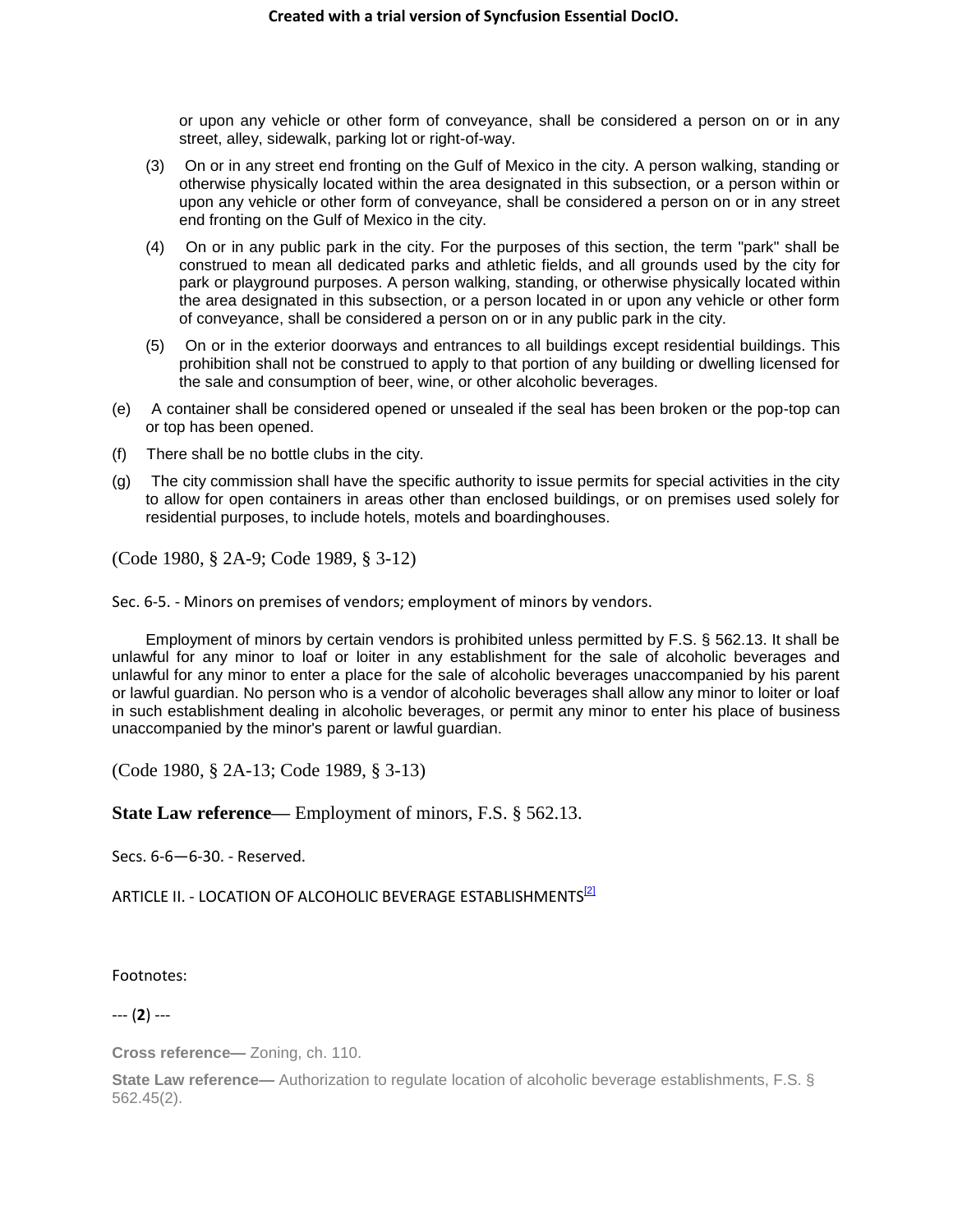Sec. 6-31. - Use designation categories.

The following shall govern in establishing alcoholic beverage designations within the city:

- (1) 1APS: Beer package sales.
- (2) 1COP: Beer, consumption on premises, package sales.
- (3) 1-COP restricted: Beer, consumption on premises only.
- (4) 2APS: Beer and wine, package sales only.
- (5) 2COP: Beer and wine, consumption on premises and package sales.
- (6) 2-COP restricted: Beer and wine, consumption on-premises only.
- (7) PS: Liquor, package sales.
- (8) 4COP: Liquor, consumption on-premises and package sales.
- (9) 4-COP restricted: Liquor, consumption on-premises only.
- (10) 4-COPSRX: Consumption on-premises only, special restaurant.
- (11) 11C: Chartered, incorporated and social clubs.

(Code 1980, § 2A-3; Code 1989, § 3-3)

Sec. 6-32. - Application for approval of location.

- (a) Any person, before starting any business dispensing alcoholic beverages subject to licensing by the state, shall file with the city an application to conduct such business on the form as provided by the city. The following information shall be provided:
	- (1) The name and address of the applicant.
	- (2) If the applicant is the lessee or tenant, a notarized statement by the owner consenting to the application.
	- (3) The legal description of the property where the business is located, including a survey which clearly sets out the location of the building.
	- (4) The street address of the property.
	- (5) The alcoholic beverage classification requested.
- (b) The application fee shall be established by the city commission and is listed in chapter 15, schedule of fees.
- (c) Applications will be reviewed by the Pinellas County Sheriff's Office and the planning and zoning department for compliance.
- (d) A representative of the Pinellas County Sheriff's Office or city employees authorized by the city manager may make an inspection of each establishment at any time to determine whether or not the provisions of this chapter or any other Code section or state statute are being complied with. If a representative of the Pinellas County Sheriff's Office or city employee as authorized by the city manager is refused entry an administrative search warrant shall be obtained pursuant to F.S. § 933.21.
- (e) Alcoholic beverage use designations are approved for a specific property location (i.e., building, lounge, restaurant, store) and a specific applicant. Any change in ownership of the establishment requires the filing of a new application and approval by the city commission. A change in ownership shall include the purchase or acquisition of 50 percent plus one share or more of stock and/or assets of the corporate entity, partnership or similar ownership entity.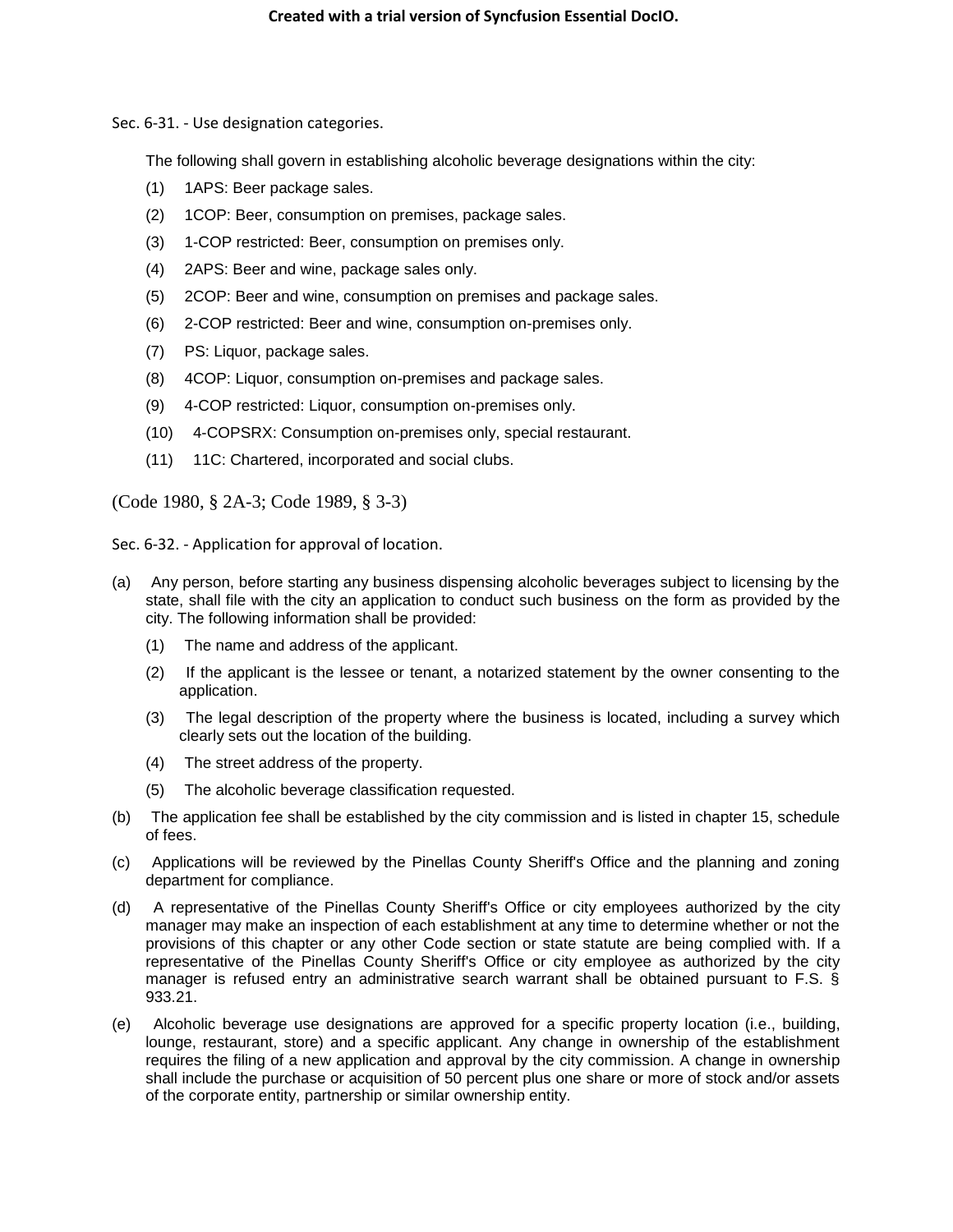(Code 1980, § 2A-1; Code 1989, § 3-3.1; Ord. No. 97-14, § 2, 8-20-1997; Ord. No. 2003-16, § 1, 11-25-2003; Ord. No. 2016-05, § 1, 9-13-2016)

Sec. 6-33. - Authority of city commission to designate locations.

- (a) The city commission shall have the power to designate the location and classification. The city commission may place reasonable restrictions that it deems appropriate.
- (b) No premises shall be used or occupancy permit issued for the sale of alcoholic beverages, for package sales, or on-premises consumption unless approved by the city commission.

(Code 1980, § 2A-4; Code 1989, § 3-4; Ord. No. 2015-09, § 1, 5-12-2015; Ord. No. 2016-05, § 2, 9-13-2016)

Sec. 6-34. - Location restrictions.

- (a) It shall be unlawful for any vendor to offer for sale any alcoholic beverages or package liquors or to locate, keep, or maintain any establishment dealing in alcoholic beverages or package liquors in any area other than those designated by the city commission.
- (b) It shall be unlawful for any vendor to maintain any establishment or locate any establishment within 500 feet of any public or private elementary school, middle school, or secondary school unless the city commission approves the location as promoting the public health, safety, and general welfare of the city under proceedings as provided in F.S. § 166.041(3)(c).
- (c) Zoning approval must be secured for 1APS applications that fall under the following categories:
	- (1) All new applications.
	- (2) Change of location.
	- (3) Change of alcoholic beverage license to 1APS.
	- (4) Amended sketch of the floor plan that would extend the premises beyond the current approved floor plan.

(Code 1980, § 2A-5; Code 1989, § 3-5; Ord. No. 492, 2-20-1991; Ord. No. 2016-05, § 3, 9-13- 2016)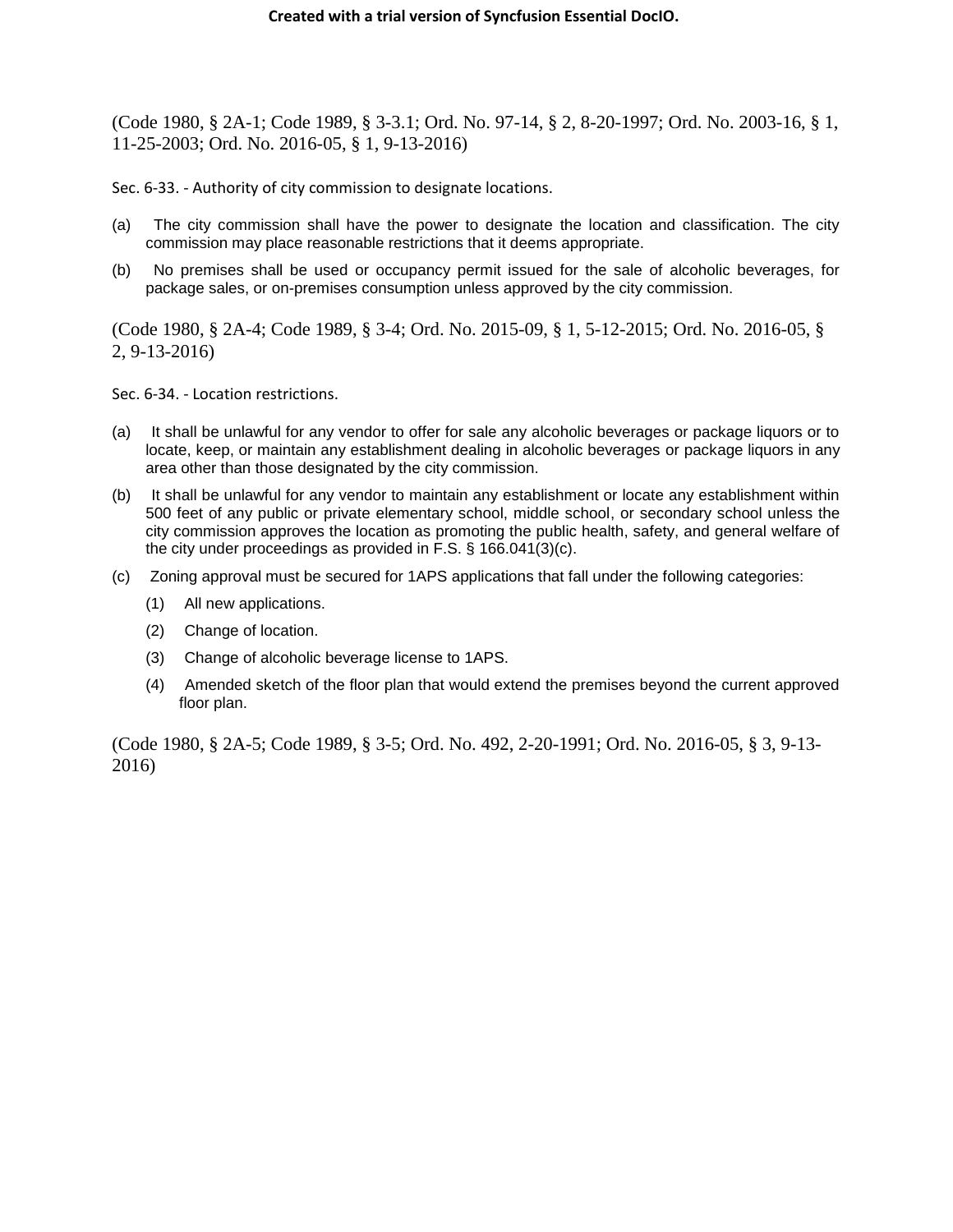



The list of approved designated use areas and permitted licenses will be on file at the city. All approved use areas are approved under the provisions of this chapter.

(Code 1980, § 2A-6; Code 1989, § 3-6)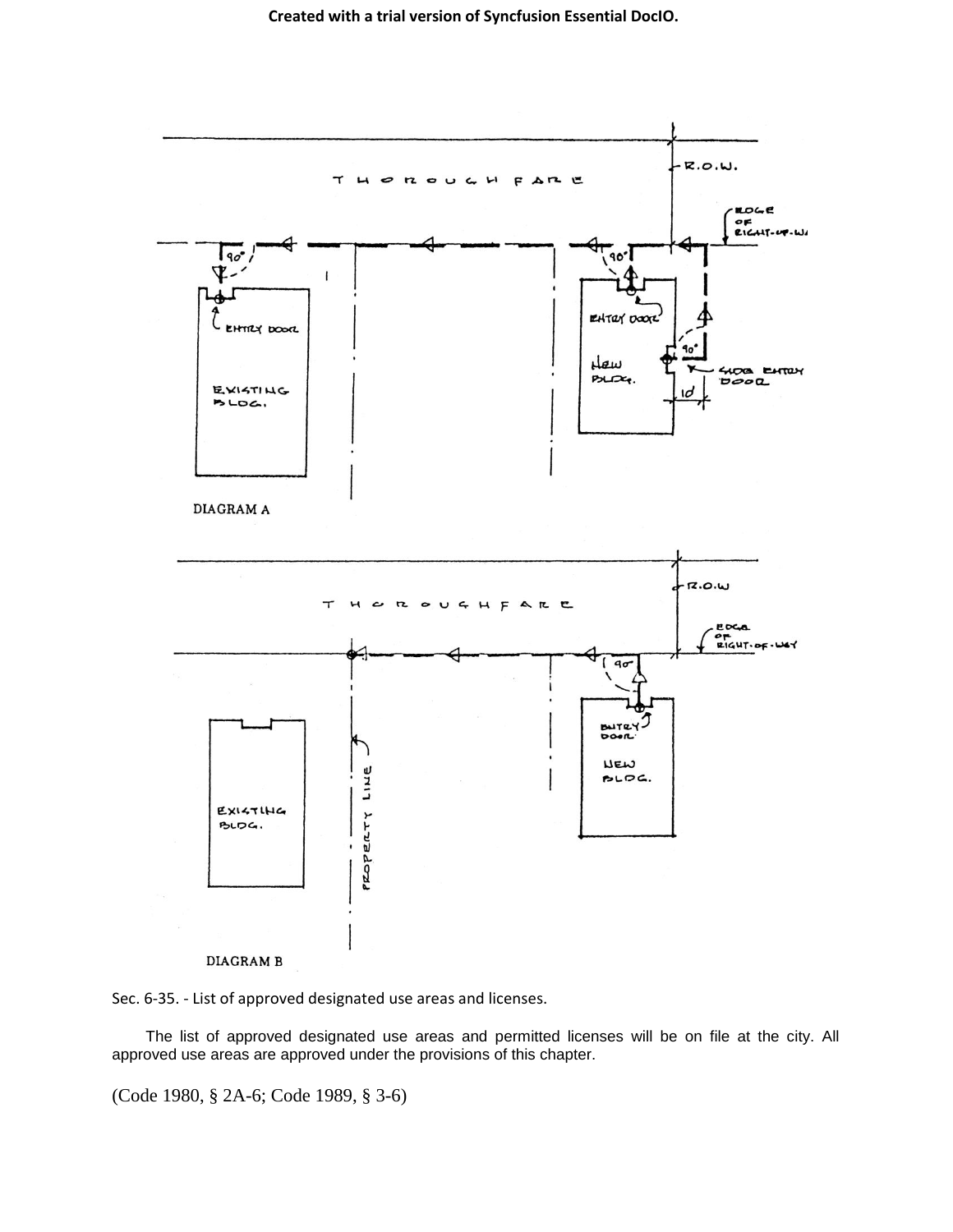Sec. 6-36. - Effect of abandonment of property or nonrenewal of state license.

- (a) If a property that has an approved alcoholic beverage use designation fails to open within six months of the original designation, or ceases to operate, or is abandoned for a period of six months or longer, or if a property that has an approved alcoholic beverage use designation fails to renew the state alcoholic beverage license by October 1 of each year, such use designation shall be considered null and void.
- (b) The city commission shall then have the authority to revert the property to an undesignated status pursuant to the procedures contained in sections 6-37 and 6-38.

(Code 1980, § 2A-10; Code 1989, § 3-7)

Sec. 6-37. - Grounds for removal of use designation.

The city commission, after conducting a public hearing and by majority vote, is authorized to revert to an undesignated status any property which has been designated for the sale of any type of alcoholic beverages or from which any type of alcoholic beverages may lawfully be sold or consumed within the corporate limits of the city, whenever it is determined that the owner of such property or the owner or holder of the alcoholic beverage license pertaining to such property, or their agent or employee, has failed to comply with any restrictions on such use designation imposed pursuant to subsection 6-33(a), or has committed, or has been convicted of, or has allowed or caused or permitted to exist, any one or more of the following:

- (1) Commission of an act amounting to a felony under the laws of the state or the United States of America, whether convicted or not.
- (2) The maintaining or allowing of a nuisance on such property. For purposes of this subsection, the term "nuisance" means engaging in any activity or permitting any activity or noise on the licensed premises, including the real property associated with the licensed premises, such as to repeatedly or intermittently annoy, disturb, injure, or tend to annoy, disturb, injure or endanger the comfort, repose, peace or safety of any person.
- (3) Engaging in or permitting disorderly conduct on or about such property.
- (4) Failing to comply with any of the provisions of the fire prevention code after having received reasonable notice to eliminate or correct any condition existing on such property that is in violation of such code.
- (5) Conviction for selling, giving, serving or permitting to be served alcoholic beverages to persons under 21 years of age, or as prescribed by state law, or permitting a person under 21 years of age, or as prescribed by state law, to consume alcoholic beverages on such property.

(Code 1980, § 2A-11; Code 1989, § 3-8; Ord. No. 2015-10, § 1, 5-12-2015)

Sec. 6-38. - Procedure for removal of use designation.

Whenever the city commission shall find that the owner of any property which has been designated for the sale of any type of alcoholic beverages or from which any type of alcoholic beverages may be lawfully sold or consumed, or the holder of the alcoholic beverage license pertaining to such property, or their agent or employee, has committed or has been convicted of, or has allowed or caused or permitted to exist, any one or more of the enumerated items contained in sections 6-37 and 6-38, it shall notify the owner of such property or the holder of the alcoholic beverage license pertaining to such property of its intention to consider removing the alcoholic beverage use designation attached to such property, and shall grant the affected party a public hearing at a time and place to be specified in such notice.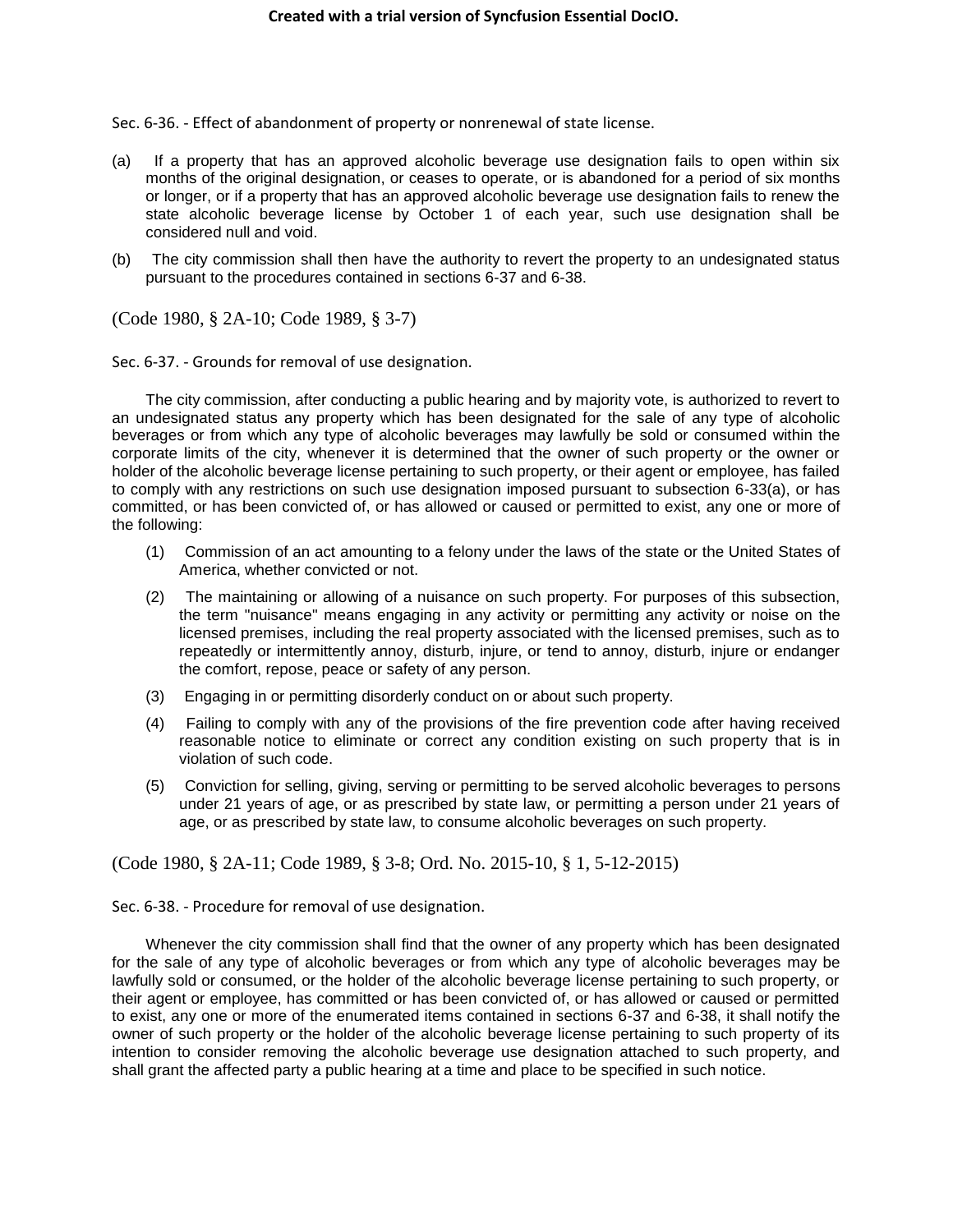(Code 1980, § 2A-12; Code 1989, § 3-9)

Secs. 6-39—6-60. - Reserved.

ARTICLE III. - CONDUCT IN ALCOHOLIC BEVERAGE ESTABLISHMENTS

Sec. 6-61. - Definitions.

The following words, terms and phrases, when used in this article, shall have the meanings ascribed to them in this section, except where the context clearly indicates a different meaning:

*Alcoholic beverage establishment* means an establishment licensed by the state to sell any alcoholic beverage for consumption on the premises.

*Establishment* means a physical place or location where the commercial activities or operations are being conducted or both together, as the context of this article may require, located within the city.

*Permit* means to know or have reasonable cause to know an activity is occurring and to fail to make a reasonable and timely effort to halt or abate such activity.

*Premises* means a physical place or location which is enclosed by walls or by any other enclosing structural device, which is covered by a single roof, and shall include any structures or land, or contiguous structures or land, within 300 feet of the physical place or location where such structure or land in the physical place or location is under common ownership, control, and possession.

(Code 1989, § 3-15; Ord. No. 540, § 1, 10-20-1993)

**Cross reference—** Definitions generally, § 1-2.

Sec. 6-62. - Statutory and constitutional authority.

This article is enacted in the interest of the health, safety and welfare of the citizens and inhabitants of the city, pursuant to the state constitution, art. VIII, § 2(b), under the regulatory power of the 21st Amendment of the Constitution of the United States, and pursuant to F.S. § 562.45(2)(b).

(Code 1989, § 3-16; Ord. No. 540, § 2, 10-20-1993)

Sec. 6-63. - Prohibited acts.

- (a) *Exposure of specified bodily areas.* It shall be unlawful for any person owning, maintaining, operating or leasing an alcoholic beverage establishment, or his employee, agent, servant, and any entertainer employed at the licensed premises or employed on a contractual basis, and for any patron, customer or spectator, to appear on an alcoholic beverage establishment's premises in such a manner or attire as to expose to public view, or to employ any device or covering that is intended to give the appearance of, any portion of the pubic area, anus, vulva or genitals, or, if such person is a female, the area of the breasts directly or laterally below the top of the areola.
- (b) *Permitting violation of subsection (a).* It shall be unlawful for any person owning, maintaining, operating or leasing an alcoholic beverage establishment to permit any violation of subsection (a) of this section.
- (c) *Lap dancing or private tableside dancing.* It shall be unlawful for any person owning, maintaining, operating or leasing an alcoholic beverage establishment, or his employee, agent, servant and any entertainer employed at the licensed premises or employed on a contractual basis, to engage in any activity commonly referred to as lap dancing or private tableside dancing, whereby the person intentionally sits upon or rubs against the clothed or unclothed genitals, vulva, anus or buttocks of